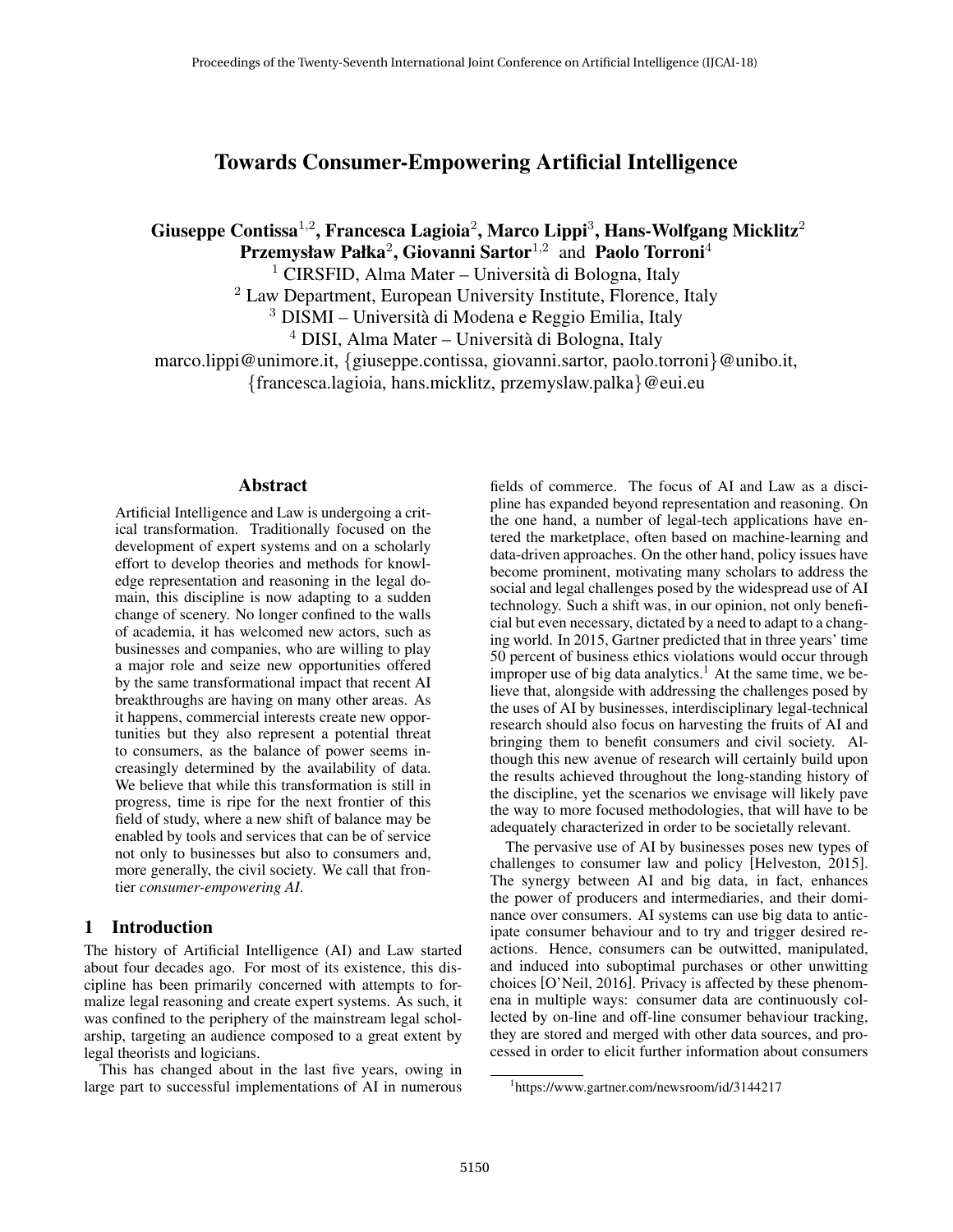though profiling. The resulting indications about consumer attitudes, weaknesses and propensities are deployed in decisions affecting individual consumers, or in attempts to influence their behaviour. Consumers are mostly left in the dark: they cannot be aware of how they are being monitored and manipulated by AI systems. Moreover, they are unable to contest the practices being implemented. Even consumer organizations (collective entities representing consumers' interest) and public authorities have been thus far unable to counter such practices, having no means to rival the resources and technological superiority of the companies that combine AI and big data, both Internet intermediaries and other large commercial entities (maybe with the exception of national security agencies).

Yet, we should not consider AI to be necessarily only at the service of producers and intermediaries. AI can also be exploited to unlock *consumer-empowering technologies*, that is those technologies and tools aimed to serve the cause of both individual consumers (apps, browser extensions, enhancing understanding and autonomy) and their organizations (automating oversight and law enforcement process). Such technologies may support the creation of effective consumer counter-power, fortifying the consumers' defences, for instance by protecting them against unfair or even abusive commercial practices.

A number of early studies seem to indicate a growing attention to this cause. However, we are only at the dawn of consumer-empowering AI. Many are the open challenges that still need to be addressed: protecting consumers against unwanted monitoring and data collection, supporting consumers and their organizations in the detection and contesting of unfair uses of AI and more generally of Information and Communication Technologies (ICT), enabling consumers and their organizations to control the fairness of commercial practice, and so on.

This is a great challenge both for AI and for the civil society, as AI technologies are becoming increasingly integrated in our lives of citizens. Among the challenges that Wagstaff [2012] identifies in order for machine learning to make an impact on society in the near future there is one that stands out: it is the passing of a law, or the making of a legal decision, that relies on the result of a machine learning analysis. Although legal decisions solely ruled by automatic systems are prohibited by some jurisdictions [Article 29 Working Party, 2017], we have no doubt that such a scenario will become plausible in the close future, and that intelligent systems able to support citizens and administrations within the legal domain will become available to the community.

This article offers a critical discussion of the evolution of the field of AI and Law under this perspective, starting from the early days, until the key challenges addressed by today's research, and proposes consumer-empowering AI as the next frontier of this important discipline.

# 2 The Past: AI and Law from Knowledge Modeling to Machine Learning

Until a decade ago, both the legal reflections on AI and the development of AI models for the law had been mostly inspired by the paradigm of logical inference and knowledge representation [Gordon *et al.*, 2009]. Only a few contributions were devoted to the legal aspects of AI. They were mainly about issues such as the legal protection of knowledge bases, or the regulation of AI agents (contract and torts). These academic contributions did not address significant issues in the legal practices, since most applications were limited to toy examples. Even the successful projects, such as larger expert systems for public administrations, did not raise significantly new legal problems.

The social and legal issues raised by AI systems developed at that time were not different from those raised by equivalent non-AI software. For instance, the issues consumers would face when interacting with an on-line shopping system were not unlike those they would face when interacting with a rulebased system. Since both systems would operate on the basis of pre-coded knowledge, from the legal perspective, they would raise the same legal issues, and be regulated accordingly. Some case studies dealt with harms caused by faulty software, or the validity of a contract including an unwanted term because of a software error [Sartor, 2009]. Legal doctrine also addressed some AI-related issues [Allen and Widdison, 1996], but few relevant cases could be found in legal practice.

Research on AI applications in the legal domain started in the '70s and produced a number of models for representing legal knowledge and reasoning, namely rule-based, argument-based, and case-based models (for an overview, see [Prakken and Sartor, 2015]).

According to rule-based models, the law is viewed as an axiomatic system, namely as a set of premises from which legal conclusions could be achieved through logical inference [Allen and Saxon, 1994]. Once a legal text and a body of facts have been clearly represented in a formal language, the legal conclusions would follow from that representation as a matter of deductive or defeasible inference. This enables using logical formalisms for the analysis of concepts (ontologies) and clear drafting of rules, possibly including nonmonotonic techniques for representing rule-exception structures and legal hierarchies [Gordon *et al.*, 2009].

Argument-based approaches stem from the consideration that legal reasoning goes beyond the literal meaning of the legal rules and involves appeals to precedents, principles, policies and purposes. Legal rules are not just applied but are themselves the subject of reasoning, as in legal interpretation. But facts may also be the subject of legal reasoning, that is reasoning about how a fact can be proven to be true or false. Such reasoning is carried out in the form of legal argumentation. A formal model of legal argumentation provides for the representation of arguments and their relations, and for the specification of their semantics. Researchers in AI and Law have produced a variety of computable models of legal argumentation [Verheij, 2003; Gordon *et al.*, 2007; Prakken, 2010] that widely differ for such characteristics.

Case-based models represent legal cases so that a computer program can reason over cases by analogy. In particular, they provide methods to compare a new case with past cases, select the most relevant among them, and generate legal arguments by for and against a conclusion in a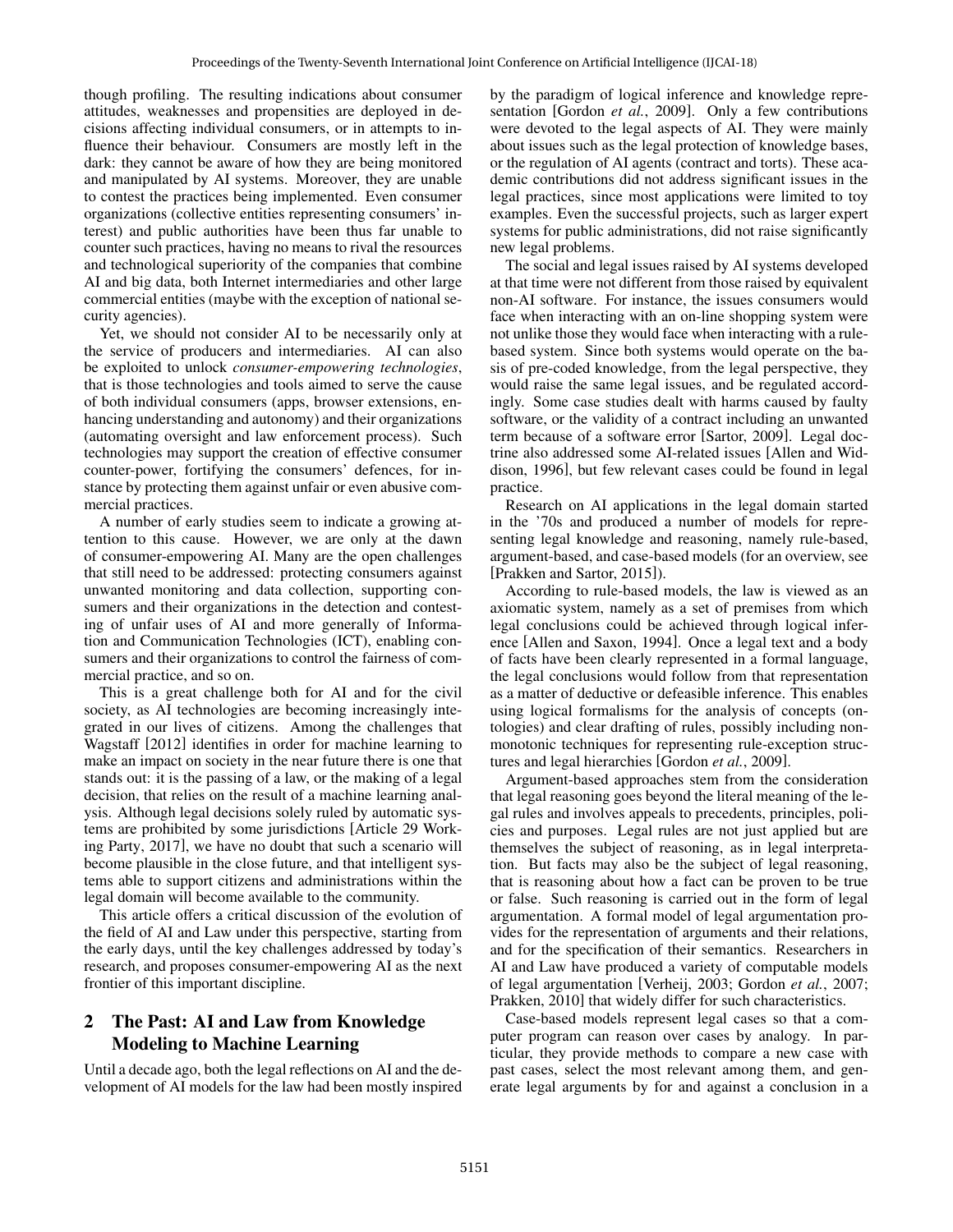new case. A legal case has various aspects to be represented (fact, concepts, factors) each with its own modes of reasoning: determining the facts, classifying the facts under legal concepts or conditions, and deriving legal consequences from the classified facts [Ashley, 1991; Prakken and Sartor, 1998; Horty and Bench-Capon, 2012; Prakken *et al.*, 2015].

However, it must be noted that research in AI & Law has mainly focused on theoretical aspects and has seldom reached the marketplace. In fact, several systems have been developed according to one of the three models mentioned above, or a combination thereof, but they have had limited practical applications, with the exception of several rule-based systems. One of the few successful commercial products of this type is a system developed in Australia, originally named Softlaw, which was later renamed Ruleburst and eventually became Oracle's Policy Automation system. The system, used in many applications for the Public Administration in Australia, UK and US, includes a set of tools for building knowledgebases of regulations, for checking their correctness and consistency and for using them interactively.

Some attempts have been done also in the domain of consumer law. A prominent example is the Latent Damage System [Capper and Susskind, 1988]. Yet, such systems did not have a significant impact on legal practice. The main reason boils down to a general problem of knowledge-based systems, known as the knowledge representation bottleneck. The legal knowledge to be employed by the computational models of such systems, in fact, had to be manually extracted from legal sources, including statutes, regulations, cases, contracts, and other texts. Thus, human experts had to read the legal texts and represent relevant parts thereof in a form that could be interpretable for computational models. Such a process was slow and labor-intensive. The same problem emerged when the knowledge had to be revised, for example when new laws had to be added to the knowledge base, or abrogated laws had to be removed. Consumer law particularly suffered from having to deal with heterogeneous and dynamic material, including contracts, policies, and unstructured textual sources with different legal value.

Research in AI and Law has evolved in the last years, giving rise to a number of applications of machine learning and text analytics to the legal domain. These include: (1) legal text analytics for identifying and representing legal concepts, to define kinds of annotations, concepts, and relations in documents [Grabmair *et al.*, 2015]; (2) machine learning to manage complex non-structured information sets through machine learning techniques ("predictive coding") [Privault *et al.*, 2010] and to recognize facts and discussions in legal cases [Wiltshire Jr *et al.*, 2002]; (3) analysis of information from statutory texts, to classify paragraphs of statutory texts in terms of conceptual ontologies [Boella *et al.*, 2012], to extract legal rules or norms [Wyner and Governatori, 2013], and to compare regulatory rules across jurisdictions [Savelka *et al.*, 2014]; (4) extraction of arguments from cases, identifying the structure of arguments [Mochales Palau and Moens, 2011], the claims, and the substantive legal factors [Ashley and Brüninghaus,  $2009$ ]; (5) prediction of the outcome of judicial cases [Katz *et al.*, 2017]. The current challenge is to integrate computational models for legal reasoning and argumentation with machine learning approaches aimed at extracting the relevant knowledge [Ashley, 2017]. One of the most promising AI applications in the legal domain is the use of the IBM Watson technology to deliver QA services<sup>2</sup>, by extracting information from vast sets of legal documents, after being trained on the correlation between questions and answers.

### 3 The Present: The Big Data Era and Risks for Consumers

The character of legal scholarly reflection about AI has significantly shifted over the last five years, as a response to the wide-spread commercial success of AI implementations. Suddenly AI, often discussed jointly with big data [André *et al.*, 2017], robotics [Balkin, 2015] and more generally "algorithms" [Gal and Elkin-Koren, 2017], came to be seen as a source of dangers and risks that need to be addressed by the law- and policy-maker [Scherer, 2015].

Several initiatives aiming to ensure that the development and use of AI will not pose substantial dangers to society and individuals have been launched by academia<sup>3</sup>, third sector<sup>4</sup>, governments [Cath *et al.*, 2017] and business consortia<sup>5</sup>. Subsequently, a series of scholarly articles and monographs have been published. There are a few recurring general themes, including the questions of liability for actions of artificial agents [Vladeck, 2014], the legal status of artificial agents, particularly the question of granting them a sort of "digital personality" [Bryson *et al.*, 2017], the inexplicability and non-transparency of decisions made by machine-learningpowered systems [Doshi-Velez *et al.*, 2017], fairness [Helveston, 2015] data-bias and discrimination [Kim, 2017]. It also appears that the attention of legal academics has been attracted especially by some specific sectors, such as competition law [Ezrachi and Stucke, 2016], high-frequency trading of stocks [McNamara, 2016], self-driving cars [Schellekens, 2015] and smart cities [Eisen, 2013]. Among the suggested responses we find making software source code public, creating administrative agencies to oversee the AI development and deployment [Scherer, 2015], and granting the companies using AI particular fiduciary status [Balkin, 2017].

In our opinion, initiatives aimed at addressing "legal problems caused by AI in general" will keep growing, as a result of the snowball effect and the growing public interest in AI, but their added value will soon come to an end. AI is not a single technology; it includes many different approaches, that are used for a variety of purposes by a variety of actors. Consequently, the types of challenges caused by the use and deployment of AI will vary, and so will the regulatory responses they will prompt.

<sup>&</sup>lt;sup>2</sup>See: ROSS Intelligence - Artificial Intelligence Meets Legal Research: https://rossintelligence.com/

<sup>&</sup>lt;sup>3</sup>See, for example, the Ethics and Governance of Artificial Intelligence Fund at the Berkman Klein Center for Internet and Society at Harvard University and MIT Media Lab: https://cyber.harvard.edu/ research/ai

<sup>&</sup>lt;sup>4</sup>See, for example, the AI initiative of the Future of Life Institute: https://futureoflife.org/ai-news/

<sup>5</sup> See, e.g.: Partnership on AI: https://www.partnershiponai.org/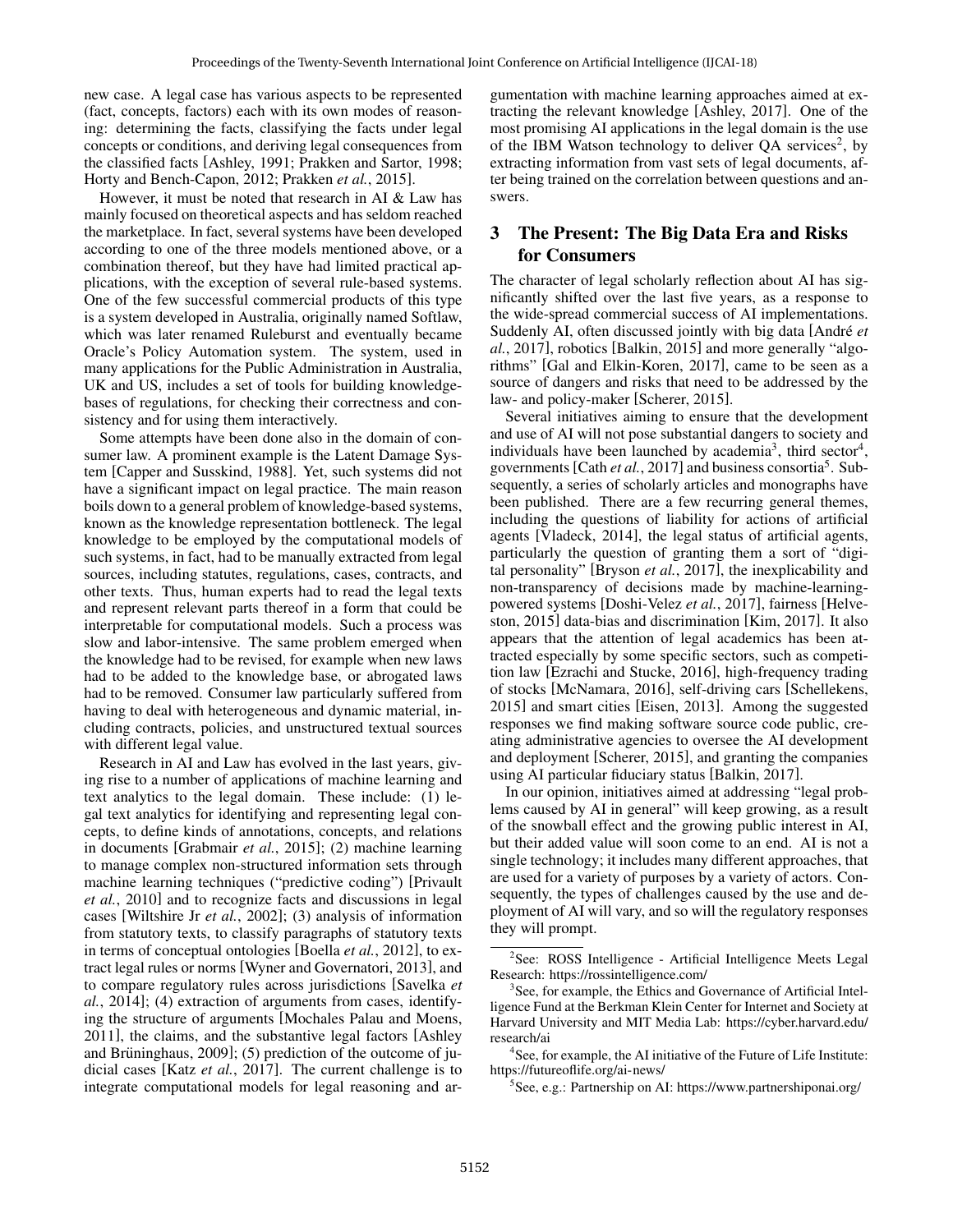We believe that what is necessary right now is a sectoral, bottom-up approach, grounded in empirical research and particular fields of law, executed in an interdisciplinary dialogue of lawyers and engineers. Lawyers alone, being normative scholars, are well-trained to identify social challenges and propose regulatory goals, but without an ongoing exchange with engineers they risk talking not about what AI actually is and does, but rather their sci-fi driven idea of AI (e.g. machines will soon be conscious, and so they deserve a status of persons), and proposing solutions that are inoperable (e.g. making the source code public will increase accountability of big-data driven algorithms). In our current research [Micklitz *et al.*, 2017; Lippi *et al.*, 2017; Lippi *et al.*, 2018] we focus on the challenges to European consumer law and policy stemming from the deployment of AI by businesses $6$ .

European Union's consumer law has been created in order to address the factual inequality in the relations between consumers and business [Micklitz *et al.*, 2017]. It contains, among others, provisions regarding advertisements, obligatory consumer rights, prohibited clauses in consumer contracts and information duties on the side of the business [Reich *et al.*, 2014]. However, as the majority, if not all, branches of the legal system, it has been created before the massdeployment of AI, and thus it is not perfectly suited to address the more recent challenges brought about by it.

 $ARTSY<sup>7</sup>$  is an ongoing project where we analyze the use of AI by businesses through the lens of four general principles of consumer law. These are: the weaker party protection principle, privacy protection, the regulated autonomy principle, and the non-discrimination principle, as identified by Norbert Reich [2014]. After an empirical study of the spheres where business uses artificial intelligence, we narrowed down our focus to four sectors: advertising, data gathering, automated decision making and personal assistants. In our opinion, one should distinguish the new types of risks to consumers stemming from the use of AI made by business, such as the risk of replicating societal bias in advertising leading to discrimination [Sweeney, 2013], from the challenges to enforcers in oversight and detection, stemming both from the "blackbox" problem, and from background infringement happening inside computer systems, but invisible to the naked eye. The former beg for wise regulatory goals and invite normative considerations of new types of questions. For instance, should discrimination in advertising be prohibited? Should price discrimination be regulated by consumer law? Should profiling-based advertising be labelled as such? The latter beg for wise governance structures, leading to an incentive system that does not create chilling effects or impede innovation, but at the same time successfully addresses the challenges created by mass AI deployment. There might be situations where standards can help, but there might situations where, due to real-time flow of data, they just will not. Some business sectors, e.g. medical applications, might require exante control of the products before marketing them, while in case of others, e.g. recommendations-generating agents, it might be sufficient to control them ex-post. A wide range of available regulatory tools [Kroll *et al.*, 2016] will need to be transformed into a nuanced and diverse regulatory environment, with different solutions to different problems, depending on the type of endangered legally-protected good (health, financial stability, non-discrimination etc.).

These challenges will need to be addressed by AIresponsive consumer law, not only regulating, but also facilitating fair development and use. Several initiatives have been put in place to debate these problems. However, we argue that the field of consumer law and AI should not only focus on addressing the challenges posed by AI. Presently, the mass deployment of AI is the domain of business, but this does not have to, and should not, remain this way. That is why, in the next section, we speak about the potential of AI to empower consumer and civil society, by creating tools that could help enforcers control business behaviour, and increase consumer knowledge, autonomy and ability to react.

#### 4 The Future: AI for Empowering Consumers

As we witness the tremendous transformations in AI and its application domains, in AI and Law as well we discern the emergence of a growing phenomenon: the focus on the application and development of methods and tools for empowering consumers as a response to the power and technological supremacy of companies and business. This sort of "counterpower" yearned for by consumers is taking different shapes.

A first, straightforward application, is that of building systems capable of protecting consumers against unwanted monitoring and data collection, or against aggressive advertising. One popular instance of this problem is given by the adblocking and anti-adblocking battle [Nithyanand *et al.*, 2016] between publishers and consumers: on one side, companies aim at developing tools for targeted advertising that exploit personal data of users, whereas consumers, on the other side, need instruments that safeguard their right to privacy [Jin, 2018]. Currently, there are proposals that try to spread compromise solutions, named privacy-friendly advertising [Guha *et al.*, 2011], or frameworks that allow users to better control the ads and trackers they are exposed to [Yu *et al.*, 2016]. The political world is becoming increasingly conscious of these demands, as it is confirmed by the new legislation adopted by the EU on the use of cookies. $8$ 

Similarly, big data mining techniques are more and more often used to extract patterns from the personal data of users, in order to support subsequent decision making processes [Athey, 2017; Pedreschi, 2017]. Typical examples are recommendation systems that suggest products to consumers, decision support systems in the banking and loan market aiming to profile and classify customers, and tracking tools for browsing content. Yet, in these scenarios, the use of automatic systems very often produces the risk of introducing user discrimination, in terms of race, gender, social or cultural status [Romei and Ruggieri, 2014]. In order to counter this negative effect, some classifiers have been proposed that can

<sup>6</sup>The final reports will be available in July 2018 at the website of the ARTSY project: https://artsy.eui.eu/

 $7$ ARTificial intelligence SYstems and consumer law and policy, see https://artsy.eui.eu/

<sup>8</sup> http://ec.europa.eu/ipg/basics/legal/cookies/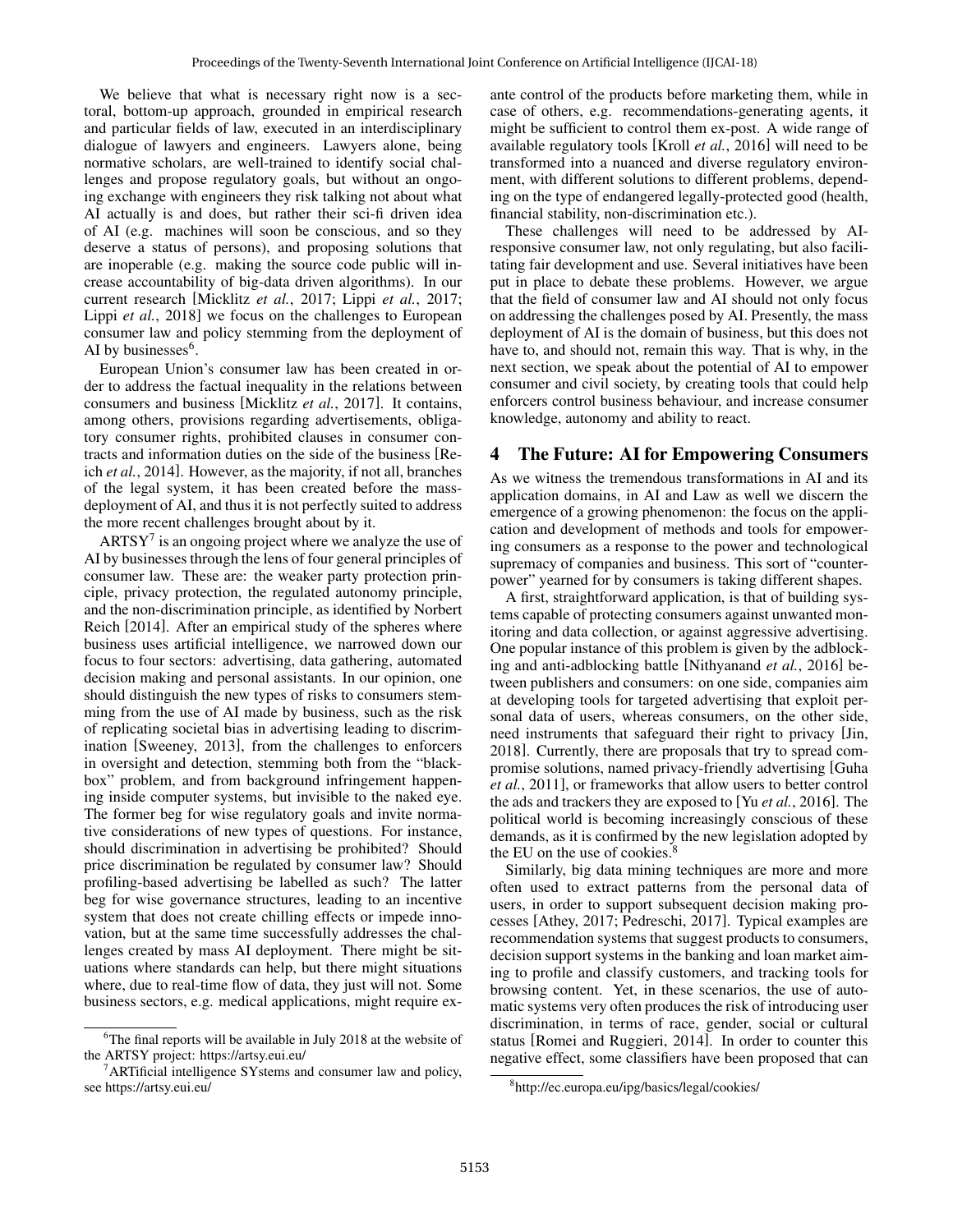enhance fairness and remove prejudice in data mining techniques [Kamishima *et al.*, 2012]. Privacy-aware algorithms and techniques have been developed as well [Ruggieri *et al.*, 2010]. Clearly, social networks represent the ideal ground for these kinds of applications, and for these reasons there is a growing interest in developing tools for personal data analysis in social networks [Rieder, 2013], even by large companies such as Wolfram Alpha for Facebook.<sup>9</sup>

Another major aim of this "counter-power" paradigm shift will be that of building systems that co-enable consumers and their organizations to detect and contest unfair uses of AI and ICT, and in particular to support consumers in controlling the fairness of commercial practice. Some systems have been proposed, for example, to assess the trustworthiness and helpfulness of online consumer reviews by analyzing sentiment and polarity [Salehan and Kim, 2016; Villaroel Ordenes *et al.*, 2016]. Other systems are devoted to the automatic detection of unfair clauses in online contracts, such as Terms of Services, using either rule-based systems built on grammars [Micklitz *et al.*, 2017] or machine learning systems [Lippi *et al.*, 2017]. Such tools have reached a considerable level of accuracy, and can be effectively used by consumer associations as well as the general public. For instance, in [Lippi *et al.*, 2018] we show a publicly available online system, named CLAUDETTE, $^{10}$  for detecting potentially unfair clauses in online terms of service with over 80% precision and recall. We are currently extending the system in order to cover data protection policy analysis as well.

As we discussed previously, AI-based technologies can also be used to develop tools for the efficient retrieval of information from huge data collections. Besides greatly improving the quality of work of professionals in the legal domain, such instruments could also be used by consumer associations as supporting platforms whose goal is to protect the interests of their affiliates. For example, the LawInsider platform<sup>11</sup> provides a powerful search engine that manages over one million legal contracts, while the Evisort<sup>12</sup> platform, based on cloud computing and AI techniques, provides tools for the management of, and information extraction from, legal documents such as contracts and provisions.

From a broader perspective, many other ICT sectors are openly supporting the development of technologies aimed to support customers and improve their quality of life. This is the case, for example, of the telecommunications industry within smart cities, where free connections that enable a variety of services to the citizen are becoming common. Massive Open Online Courses (MOOCs) are another example of a major technological effort to empower the people, not with smart services but with knowledge, and are helping disseminating knowledge and culture all around the world [Pappano, 2012]. A similar momentum has characterized the movement of Linked Open Data [Bizer *et al.*, 2009], with a strong participation of politics and civil society. The legal domain still lags behind, possibly due to the presence of an initial knowledge barrier that is particularly hard to surmount. Like in other domains, encoding and digesting high-level knowledge represents a critical bottleneck, which must be solved before such knowledge can be put to good use and unlock services accessible to the wide public. We believe, however, that AI could help overcoming this barrier, by enabling tools and technologies that provide the public with information and knowledge that otherwise would be hard (or even impossible) for them to access.

We also believe that the AI community would benefit from a positive impact of consumer-empowering AI on how AI itself will be perceived by the public. One of the next big challenges, for example, is the debate on data privacy. Even as we write this article, the debate is prominent in the news, with Facebook under the spotlight and the US Congress rethinking their data privacy legislation. Europe has been at the forefront in data privacy law for a few years and reached a milestone in 2016, when the EU General Data Protection Regulation (GDPR), $^{13}$  allegedly the most important change in data privacy regulation in 20 years, was approved by the EU Parliament. The GDPR is coming in force in May this year. Organizations are now in the process of changing the ways in which they process personal data, in order to comply with the new regulation, whose violations may lead to heavy fines. This involves changing the ways consumer data are collected, processed and transmitted to third parties, which will hopefully contribute to a fairer and more transparent interaction between companies and consumers. However, as soon as the milestone regulation is in place, the question remains of the extent to which companies will really comply with the letter and the spirit of the GDPR. Here is where AI can act as a novel democratizing force able to offer effectively consumerempowering tools.

Our CLAUDETTE project is currently studying a particular, but crucial aspect of compliance, fairness and transparency, namely, the drafting of privacy policies. Such policies are the documents through which data controllers inform users/consumers about the purposes and means of their personal data processing, and possibly ask for their consent (when consent provides the legal ground for the processing). The question to be addressed is then whether the new privacy policies will actually comply will the GDPR requirements concerning the information to be provided to consumers (data subjects), and how this information is to be presented. Effectiveness of enforcement is difficult, but crucial. How will individual citizens actually notice if privacy policies are unlawful or potentially misleading? Do consumer organizations have the resources required for following this up?

### 5 Conclusions

This work was motivated by two ambitions: an analytic one and a normative one. In the analytic strand, we discussed the transformation of the legal discourse about AI as a social and technological phenomenon. We showed that the discipline has existed for almost three decades now, with an initial strong focus on theoretical questions of knowledge representation and formalization of legal reasoning. The focus has

<sup>9</sup> http://www.wolframalpha.com/facebook/

<sup>10</sup>http://claudette.eui.eu

<sup>11</sup>https://www.lawinsider.com/about

<sup>12</sup>http://evisort.com/

<sup>13</sup>https://www.eugdpr.org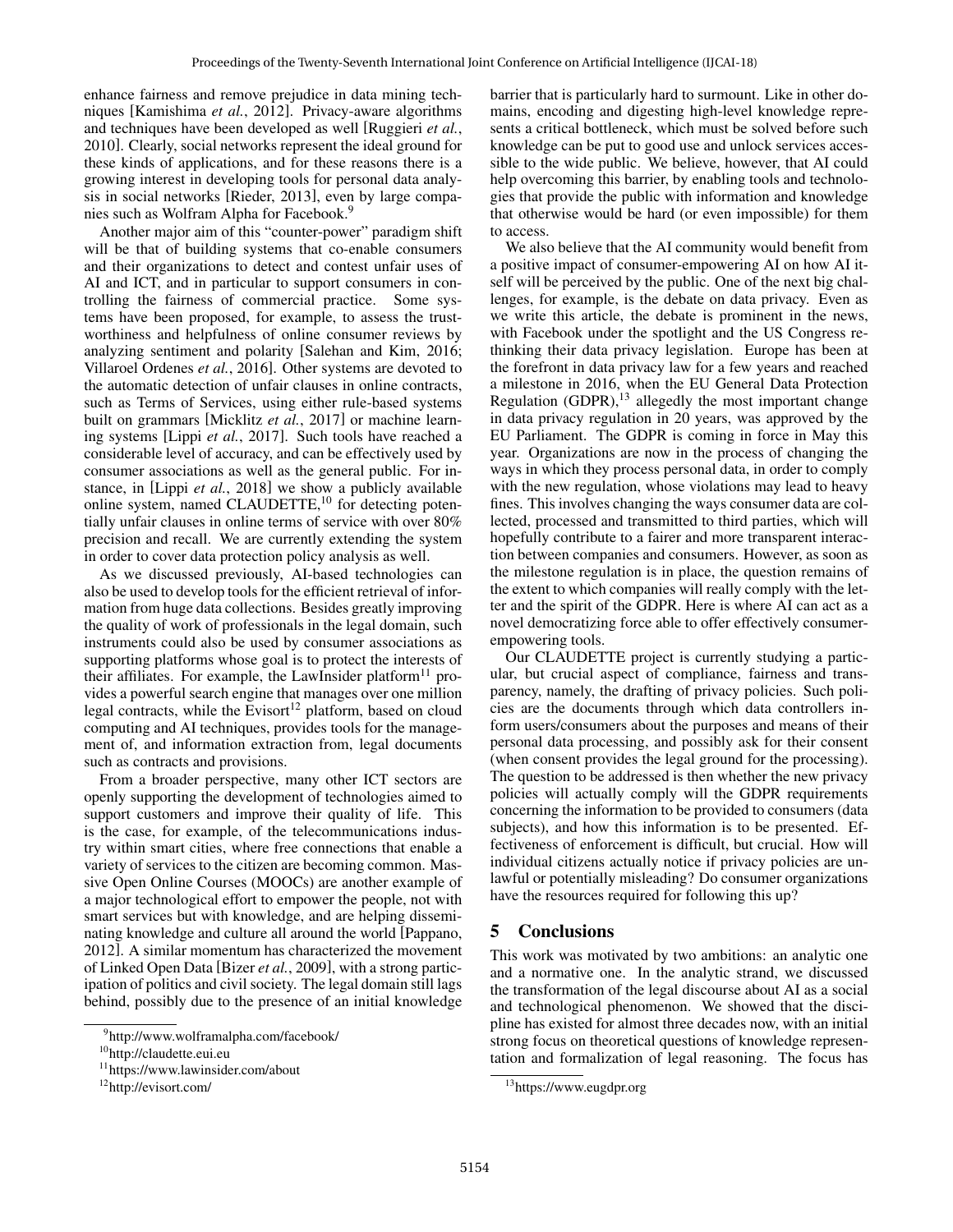indeed shifted about five years ago, when AI-powered applications started being widely used by businesses. AI as a subject made it to the mainstream of legal academia, is currently being discussed from a variety of angles, and catalyzes the attention of the public. However, the discursive frame has changed significantly. AI is currently seen as a source of threats and challenges, and as a phenomenon needing the attention of lawmakers and regulators. Notwithstanding the importance of these endeavours, we argue that legal scholars should not restrict themselves to combating the challenges posed by AI, but they should also embrace AI as a tool with a potential to empower civil society and the consumers. Certain initiatives in this strand can already be seen, though they still remain rather peripheral.

This is where our normative argument goes. We argued that applied AI does not have to remain in the hands of big businesses and corporations alone, but it can (and should) be brought to individual consumers, their organisations (civil society), as well as consumer agencies (public authorities), created to represent and defend consumer interests. We believe that the potential for this new direction is there. Some ongoing initiatives we surveyed seem to confirm that. However, this will not happen without a political effort, since one cannot expect the costs of such research to be funded by the commercial sector. Likewise, political action cannot be born in a vacuum, but it should be fostered by awareness. Sometimes, as it has been observed in other similar contexts, such as the movement for supporting net neutrality, it is thanks to initiatives arising from the population and the civil society that significant steps forward are made.

We thus envision consumer-empowering AI to act as a flywheel of change, by promoting awareness, and in a sense democratizing AI, while enabling bottom-up initiatives and incentivizing regulatory processes that would otherwise be hampered by an apparent imbalance between citizens, or even consumer organizations, and the big businesses holding data and technology.

### References

- [Allen and Saxon, 1994] Layman E. Allen and Charles S. Saxon. A-Hohfeld: A language for robust structural representation of knowledge in the legal domain to build interpretation-assistance expert systems. In John-Jules Ch. Meyer and Roel J. Wieringa, editors, *Deontic Logic in Computer Science*, pages 205–224. John Wiley and Sons Ltd., Chichester, UK, 1994.
- [Allen and Widdison, 1996] Tom Allen and Robin Widdison. Can computers make contracts? *Harvard Journal of Law & Technology*, 9:25, 1996.
- [André et al., 2017] Quentin André, Ziv Carmon, Klaus Wertenbroch, Alia Crum, Douglas Frank, William Goldstein, Joel Huber, Leaf van Boven, Bernd Weber, and Haiyang Yang. Consumer choice and autonomy in the age of artificial intelligence and big data. *Customer Needs and Solutions*, pages 1–10, 2017.
- [Article 29 Working Party, 2017] Article 29 Working Party. Guidelines on automated individual decision-making and profiling for the purposes of regulation 2016/679. 2017.
- [Ashley and Brüninghaus, 2009] Kevin D Ashley and Stefanie Brüninghaus. Automatically classifying case texts and predicting outcomes. *Artificial Intelligence and Law*, 17(2):125–165, 2009.
- [Ashley, 1991] Kevin D Ashley. *Modeling legal arguments: Reasoning with cases and hypotheticals*. MIT press, 1991.
- [Ashley, 2017] Kevin D Ashley. *Artificial Intelligence and Legal Analytics: New Tools for Law Practice in the Digital Age*. Cambridge University Press, 2017.
- [Athey, 2017] Susan Athey. Beyond prediction: Using big data for policy problems. *Science*, 355(6324):483–485, 2017.
- [Balkin, 2015] Jack M Balkin. The path of robotics law. *The Circuit*, 6:45–60, 2015.
- [Balkin, 2017] Jack M Balkin. The three laws of robotics in the age of big data. *Ohio State Law Journal*, 78, 2017. Yale Law School, Public Law Research Paper No. 592.
- [Bizer *et al.*, 2009] Christian Bizer, Tom Heath, and Tim Berners-Lee. Linked data - the story so far. *International journal on semantic web and information systems*, 5(3):1– 22, 2009.
- [Boella *et al.*, 2012] Guido Boella, Luigi Di Caro, Leonardo Lesmo, and Daniele Rispoli. Multi-label classification of legislative text into EuroVoc. In *Proceedings of the 25th Annual Conference Legal Knowledge and Information Systems, JURIX*, volume 250 of *Legal Knowledge and Information Systems*, pages 21–30. IOS Press, 2012.
- [Bryson *et al.*, 2017] Joanna J Bryson, Mihailis E Diamantis, and Thomas D Grant. Of, for, and by the people: the legal lacuna of synthetic persons. *Artificial Intelligence and Law*, 25(3):273–291, 2017.
- [Capper and Susskind, 1988] Phillip Capper and Richard E Susskind. *Latent Damage Law: The Expert System*. Butterworths, 1988.
- [Cath *et al.*, 2017] Corinne Cath, Sandra Wachter, Brent Mittelstadt, Mariarosaria Taddeo, and Luciano Floridi. Artificial intelligence and the 'good society': the US, EU, and UK approach. *Science and engineering ethics*, pages 1–24, 2017.
- [Doshi-Velez *et al.*, 2017] Finale Doshi-Velez, Mason Kortz, Ryan Budish, Chris Bavitz, Sam Gershman, David O'Brien, Stuart Schieber, James Waldo, David Weinberger, and Alexandra Wood. Accountability of AI under the law: The role of explanation. *arXiv preprint arXiv:1711.01134*, 2017.
- [Eisen, 2013] Joel B Eisen. Smart regulation and federalism for the smart grid. *Harvard Environmental Law Review*, 37:1, 2013.
- [Ezrachi and Stucke, 2016] Ariel Ezrachi and Maurice E Stucke. *Virtual competition*. Oxford University Press, 2016.
- [Gal and Elkin-Koren, 2017] Michal S Gal and Niva Elkin-Koren. Algorithmic consumers. *Harvard Journal of Law & Technology*, 30(2):309, 2017.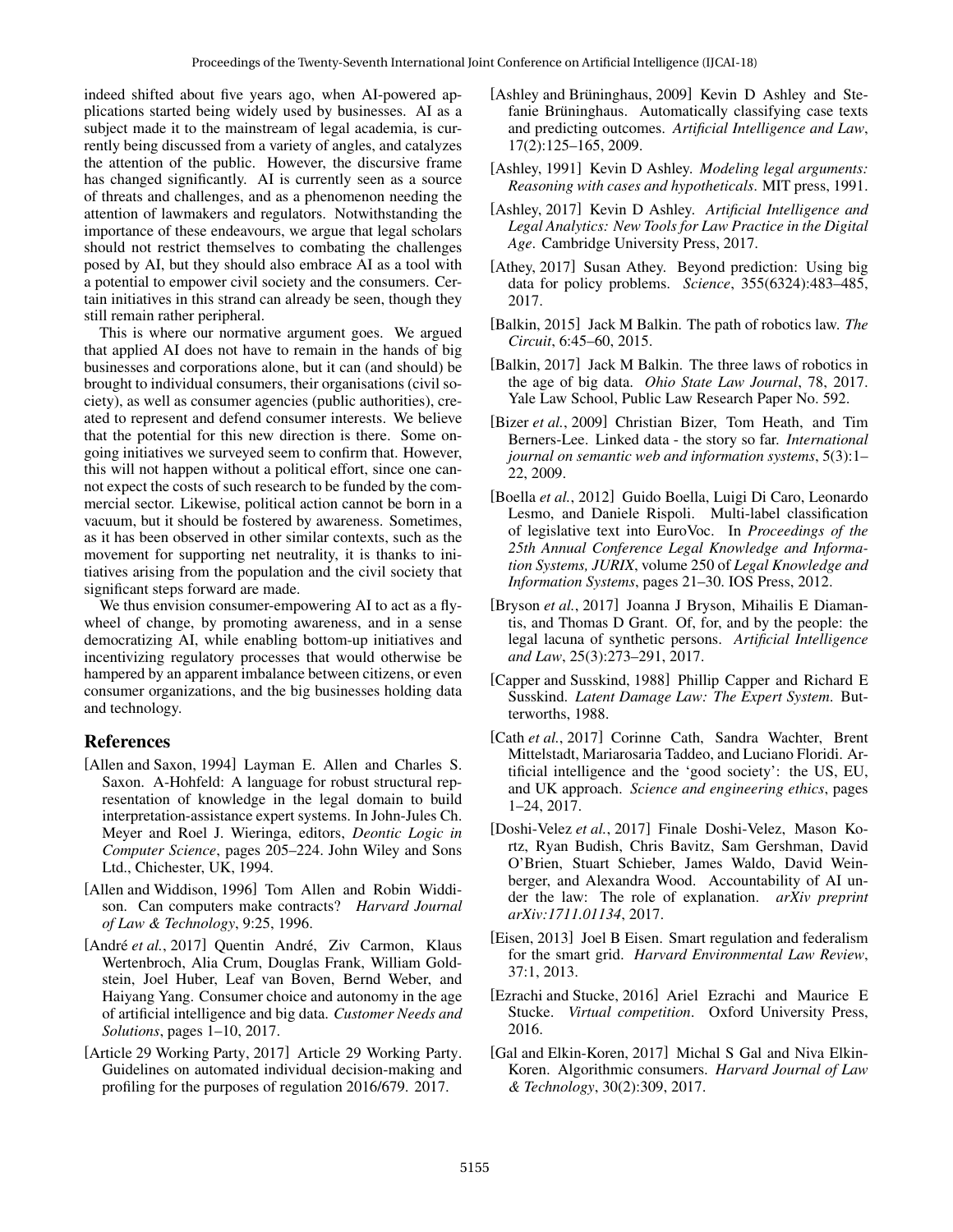- [Gordon *et al.*, 2007] Thomas F. Gordon, Henry Prakken, and Douglas N. Walton. The Carneades model of argument and burden of proof. *Artificial Intelligence*, 171:875– 96, 2007.
- [Gordon *et al.*, 2009] Thomas F Gordon, Guido Governatori, and Antonino Rotolo. Rules and norms: Requirements for rule interchange languages in the legal domain. In *Rule interchange and applications*, pages 282–296. Springer, 2009.
- [Grabmair *et al.*, 2015] Matthias Grabmair, Kevin D Ashley, Ran Chen, Preethi Sureshkumar, Chen Wang, Eric Nyberg, and Vern R Walker. Introducing LUIMA: an experiment in legal conceptual retrieval of vaccine injury decisions using a uima type system and tools. In *Proceedings of the 15th International Conference on Artificial Intelligence and Law - ICAIL*, pages 69–78. ACM, 2015.
- [Guha *et al.*, 2011] Saikat Guha, Bin Cheng, and Paul Francis. Privad: Practical privacy in online advertising. In *USENIX conference on Networked systems design and implementation*, pages 169–182, 2011.
- [Helveston, 2015] Max N Helveston. Consumer protection in the age of big data. *Washington University Law Review*, 93:859, 2015.
- [Horty and Bench-Capon, 2012] John F. Horty and Trevor J. M. Bench-Capon. A factor-based definition of precedential constraint. *Artificial intelligence and Law*, 20:181– 214, 2012.
- [Jin, 2018] Ginger Zhe Jin. Artificial intelligence and consumer privacy. In *Economics of Artificial Intelligence*. University of Chicago Press, 2018.
- [Kamishima *et al.*, 2012] Toshihiro Kamishima, Shotaro Akaho, Hideki Asoh, and Jun Sakuma. Fairness-aware classifier with prejudice remover regularizer. In *Proceedings of the 2012 European Conference on Machine Learning and Knowledge Discovery in Databases - Volume Part II*, ECML PKDD'12, pages 35–50, Berlin, Heidelberg, 2012. Springer-Verlag.
- [Katz et al., 2017] Daniel Martin Katz, Michael J Bommarito II, and Josh Blackman. A general approach for predicting the behavior of the supreme court of the united states. *PloS one*, 12(4):e0174698, 2017.
- [Kim, 2017] Pauline T Kim. Auditing algorithms for discrimination. *University of Pennsylvania Law Review Online*, 166(1):10, 2017.
- [Kroll *et al.*, 2016] Joshua A Kroll, Solon Barocas, Edward W Felten, Joel R Reidenberg, David G Robinson, and Harlan Yu. Accountable algorithms. *University of Pennsylvania Law Review*, 165:633, 2016.
- [Lippi *et al.*, 2017] Marco Lippi, Przemysław Pałka, Giuseppe Contissa, Francesca Lagioia, Hans-Wolfgang Micklitz, Yannis Panagis, Giovanni Sartor, and Paolo Torroni. Automated detection of unfair clauses in online consumer contracts. In *Proceedings of the 30th Annual Conference on Legal Knowledge and Information Systems, JURIX*, volume 302 of *Frontiers in Artificial Intelligence and Applications*, pages 145–154. IOS Press, 2017.
- [Lippi *et al.*, 2018] Marco Lippi, Przemysław Pałka, Giuseppe Contissa, Francesca Lagioia, Hans-Wolfgang Micklitz, Giovanni Sartor, and Paolo Torroni. CLAUDETTE: an automated detector of potentially unfair clauses in online terms of service. *arXiv preprint arXiv:1805.01217*, 2018.
- [McNamara, 2016] Steven McNamara. The law and ethics of high-frequency trading. *Minnesota Journal of Law, Science & Technology*, 17:71, 2016.
- [Micklitz *et al.*, 2017] Hans-W Micklitz, Przemysław Pałka, and Yannis Panagis. The empire strikes back: Digital control of unfair terms of online services. *Journal of Consumer Policy*, 40(3):367–388, 2017.
- [Mochales Palau and Moens, 2011] Raquel Mochales Palau and Marie-Francine Moens. Argumentation mining. *Artificial Intelligence and Law*, 19(1):1–22, 2011.
- [Nithyanand *et al.*, 2016] Rishab Nithyanand, Sheharbano Khattak, Mobin Javed, Narseo Vallina-Rodriguez, Marjan Falahrastegar, Julia E. Powles, Emiliano De Cristofaro, Hamed Haddadi, and Steven J. Murdoch. Adblocking and counter blocking: A slice of the arms race. In Amir Houmansadr and Prateek Mittal, editors, *6th USENIX Workshop on Free and Open Communications on the Internet, FOCI '16, Austin, TX, August 8, 2016.* USENIX Association, 2016.
- [O'Neil, 2016] Cathy O'Neil. *Weapons of Math Destruction: How Big Data Increases Inequality and Threatens Democracy*. Crown Publishing Group, New York, NY, USA, 2016.
- [Pappano, 2012] Laura Pappano. The year of the MOOC. *The New York Times*, 2(12):2012, 2012.
- [Pedreschi, 2017] Dino Pedreschi. Social network analytics, data science ethics & privacy-preserving analytics. In *1st Europe Summer School: Data Science*, SummerSchool '17, New York, NY, USA, 2017. ACM.
- [Prakken and Sartor, 1998] Henry Prakken and Giovanni Sartor. Modelling reasoning with precedents in a formal dialogue game. *Artificial Intelligence and Law*, 6:231–87, 1998.
- [Prakken and Sartor, 2015] Henry Prakken and Giovanni Sartor. Law and logic: A review from an argumentation perspective. *Artificial Intelligence*, 227:214–45, 2015.
- [Prakken *et al.*, 2015] Henry Prakken, Adam Wyner, Trevor Bench-Capon, and Katie Atkinson. A formalisation of argumentation schemes for legal case-based reasoning in ASPIC+. *Journal of Logic and Computation*, 25:1141– 1166, 2015.
- [Prakken, 2010] Henry Prakken. An abstract framework for argumentation with structured arguments. *Argument and Computation*, 1:93–124, 2010.
- [Privault *et al.*, 2010] Caroline Privault, Jacki O'Neill, Victor Ciriza, and Jean-Michel Renders. A new tangible user interface for machine learning document review. *Artificial Intelligence and Law*, 18(4):459–479, 2010.